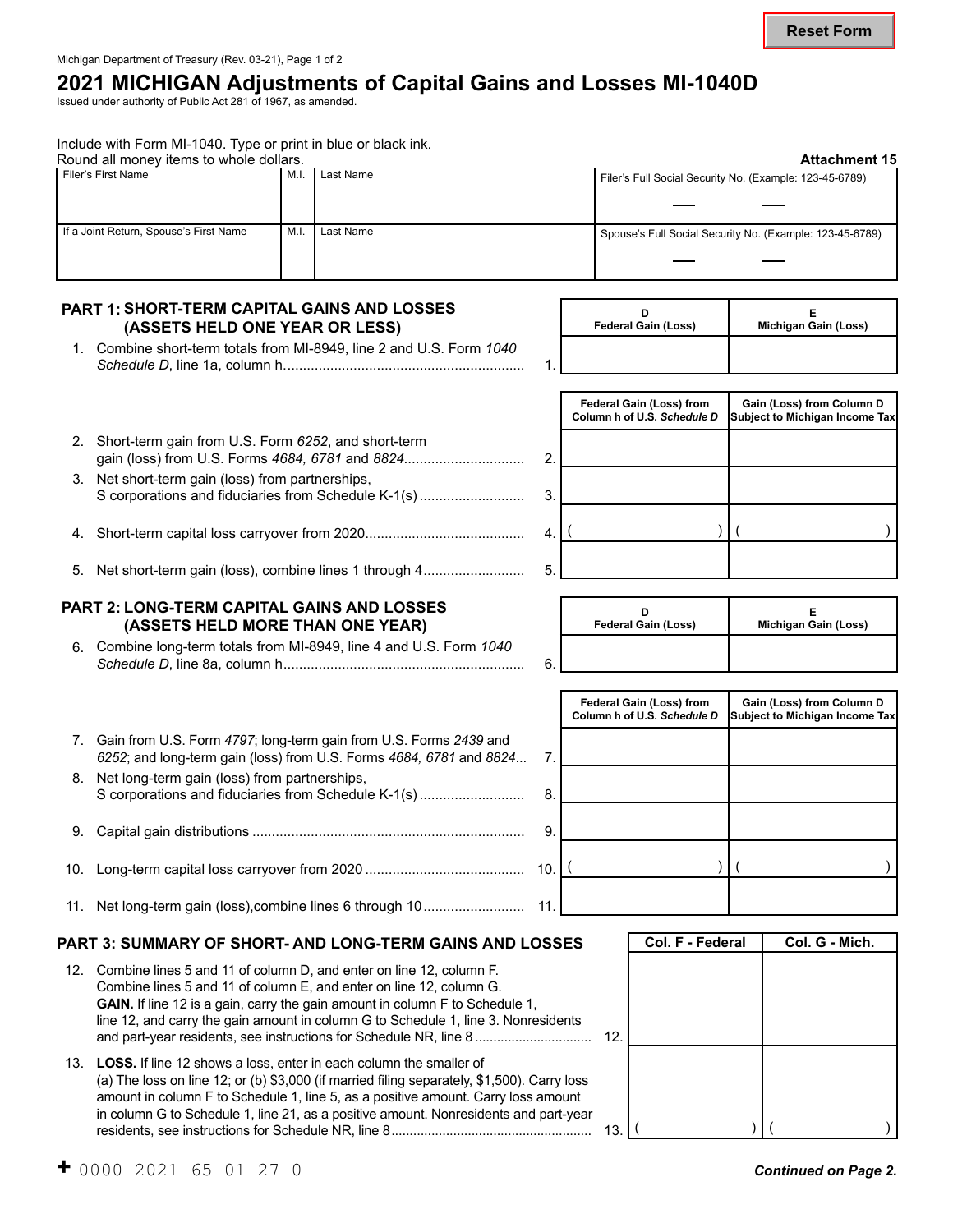Col. F - Federal Col. G - Mich.

#### **PART 4: COMPUTATION OF CAPITAL LOSS CARRYOVERS FROM 2021 TO 2022**

|  | 14. |  |
|--|-----|--|
|  | 15. |  |
|  |     |  |
|  |     |  |
|  |     |  |
|  |     |  |
|  | 19. |  |

**NOTE:** If line 5 and line 13 are losses, go to line 20; otherwise, skip lines 20 through 24.

|                                                | 22. |  |
|------------------------------------------------|-----|--|
|                                                | 23. |  |
| 24. Short-term capital loss carryover to 2022. | 24. |  |

**NOTE:** If line 11 and line 13 are losses, go to line 25; otherwise, skip lines 25 through 31.

|                                               | 27  |  |
|-----------------------------------------------|-----|--|
|                                               |     |  |
|                                               |     |  |
|                                               | 30. |  |
| 31. Long-term capital loss carryover to 2022. |     |  |